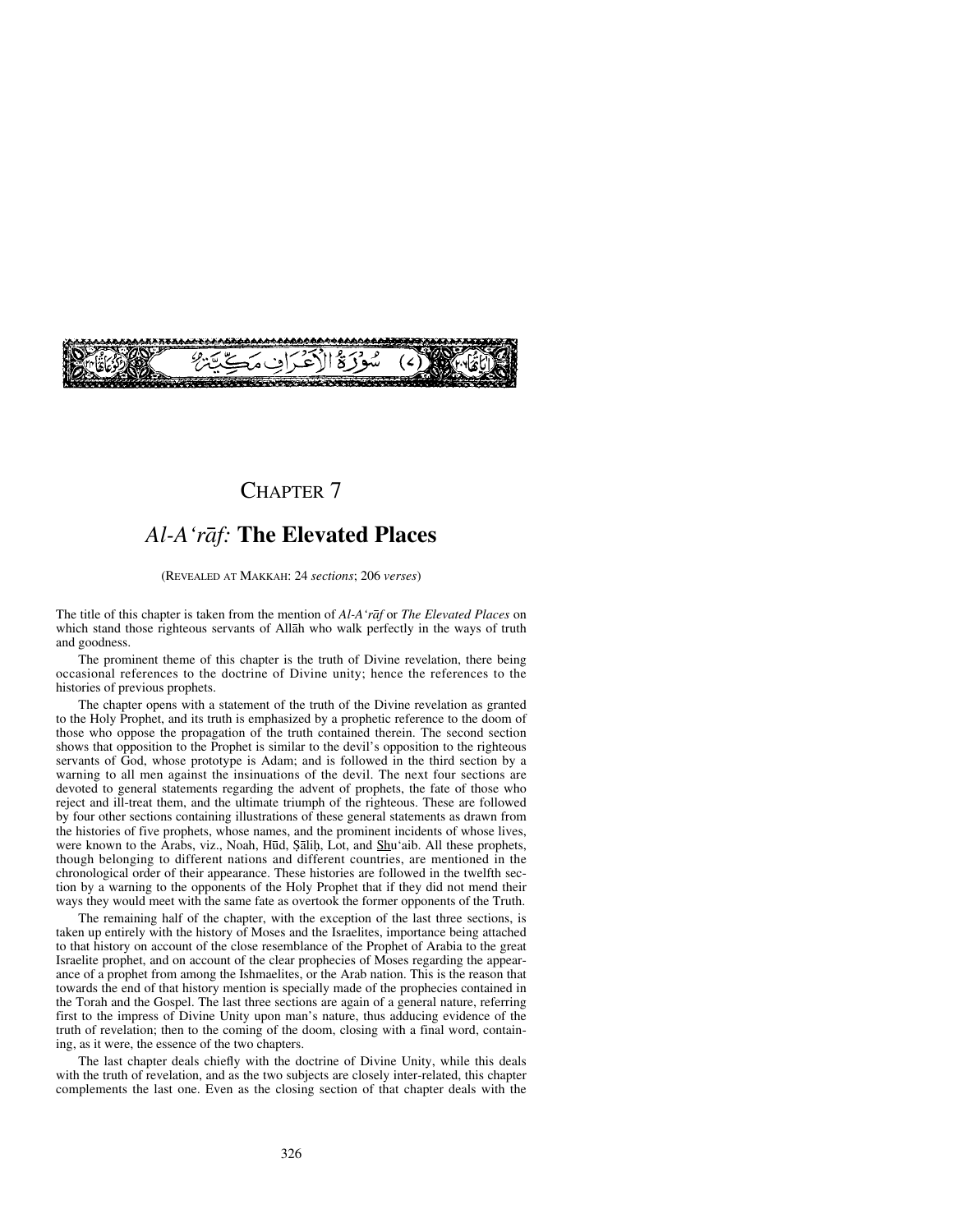revelation of the Qur'ån, this one fittingly opens with an assertion relating to the Divine source of the revelation contained in the Holy Qur'ån.

Internal as well as external evidence shows this chapter to have been revealed at about the same time as the last chapter. Hence the date of its revelation may be placed at a period just prior to the Flight. The best opinion among the earliest commentators is that the whole of it was revealed at Makkah.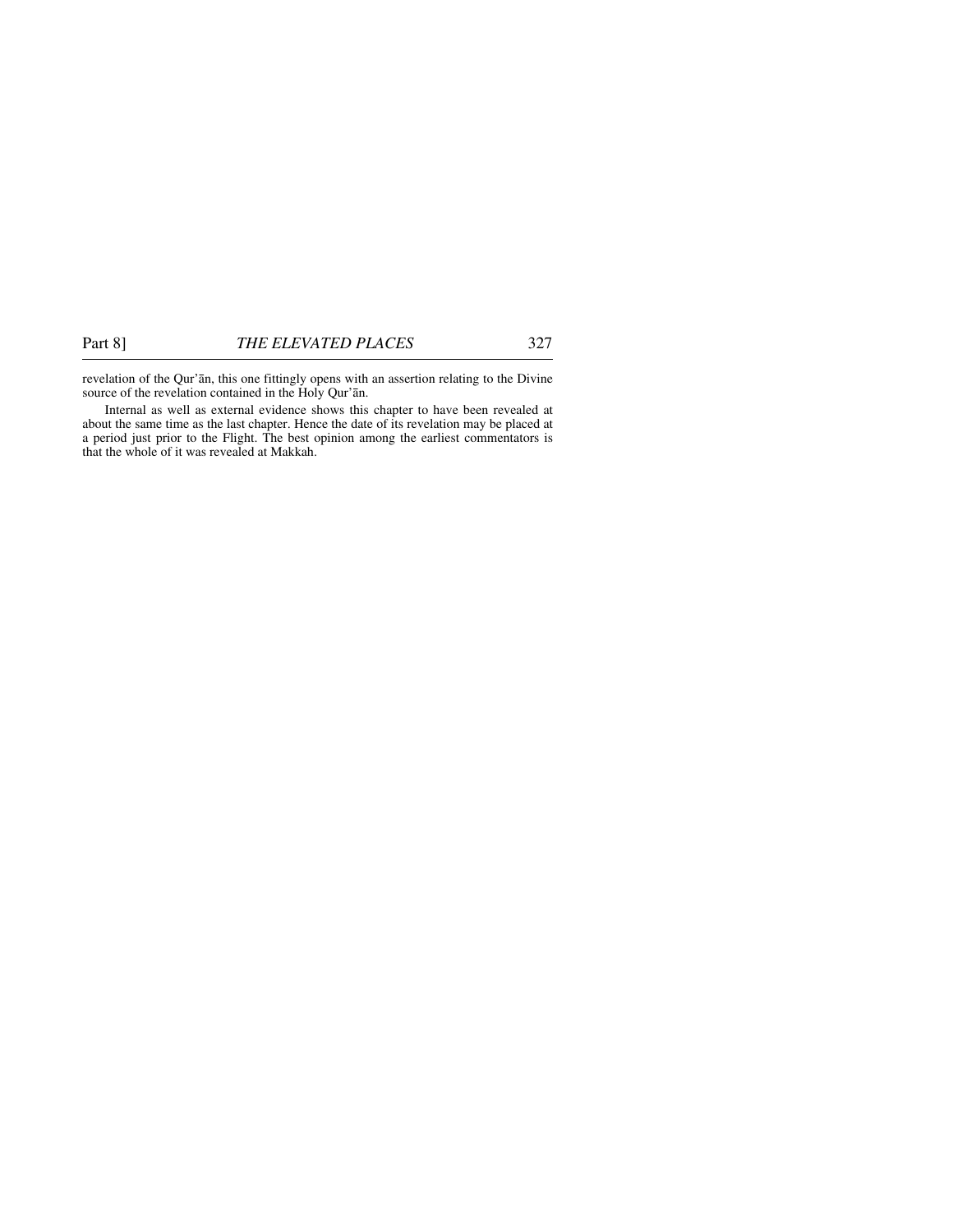### SECTION 1: **Opponents' Doom**

In the name of Allåh, the Beneficent, the Merciful.

**1** I, Allåh, am the best Knower, the Truthful.*<sup>a</sup>*

**2** A Book revealed to thee — so let there be no straitness in thy breast concerning it  $a$  — that thou may est warn thereby, and a Reminder<sup> $b$ </sup> to the believers.

**3** Follow what has been revealed to you from your Lord and follow not besides Him any guardians; little do you mind!

**4** And how many a town have We destroyed! So Our punishment came to it by night or while they slept at midday.*<sup>a</sup>*

**5** Yet their cry, when Our punishment came to them, was nothing but that they said: Surely we were wrong-doers.

بسبع الله الرَّحُسُن الرَّحِبُّهِ اللَّغْمَ نَّ كِتْبٌ أَنْزِلَ الِّيْكَ فَلَا يَكُنُ فِي صَلَّاكَ

حَرَجٌ مِّنْهُ لِتُنْبُدَ بِهِ وَذِكْرُى لِلْمُؤْمِنِينَ ۖ

إِنَّبِعُوْاهَآ أَنْزِلَ إِلَيْكُمْ مِمِّنْ تِبَكُّهُ وَكَا تَتَّبْعُواْصُ دُوۡنِهَٓآدَابِيَّآءَ قَلِيۡلَآ مَّاتَيۡنَٰكَّوۡوَنَ۞

وَكَمْ قِينْ قَدْيَةِ آَهُلَكُنْهَا فَجَآءَهَا بِأَسْنَا بَيَاتًا أَوْ هُمْ قَايِلُوْنَ @

فَهَا كَانَ دَعْلَاهُ فِي إِذْ جَاءَهُمْ بِٱلْبُيْئَا الآدَانِ فَالْذَانَاتُ كُنَّا ظُلِمِيْنَ ۞

2*b.* The Qur'ån is very often call *dhikr* or *dhikrå*, i.e., *a reminder*, because, being in consonance with human nature, it is a reminder of what is imprinted on human nature. Or *dhikrå* has here the meaning of *dhikr*, i.e., an honour or eminence, as 43:44 may be alternatively rendered: "Surely it is an honour to thee and to thy people" (T, LL), and in 38:1: "By the Qur'ån, possessing eminence" (S, LL).

4*a.* The Prophet's opponents are here warned of a doom similar to the doom of the opponents of truth before them. Truth must be established, be it by the destruction of its opponents or the overthrow of their power, or their ultimate surrender.

<sup>1</sup>*a*. Of the four letters *alif, lam, mim,* and *§ad*, the first three are the same as at the commencement of ch. 2, for which see 11; while *şād* stands for *Şādiq*, meaning *Truthful*, Whose promise would not fail (AH), or for *Afsal*, i.e., *the best Decider* (I'Ab-AH), or for *˝ab∂r*, meaning *the Patient* or *Long-suffering* God Who gives a respite to the wicked and makes His righteous servants to suffer persecution and hardships at their hands for a time.

<sup>2</sup>*a. Ïaraj* signifies *straitness*, and the parenthetical passage, *so let there be no straitness in thy breast concerning it*, is introduced to console the Prophet, who at this time was encountering the greatest opposition and was surrounded by difficulties on all sides, and whose mission so far had made very little progress.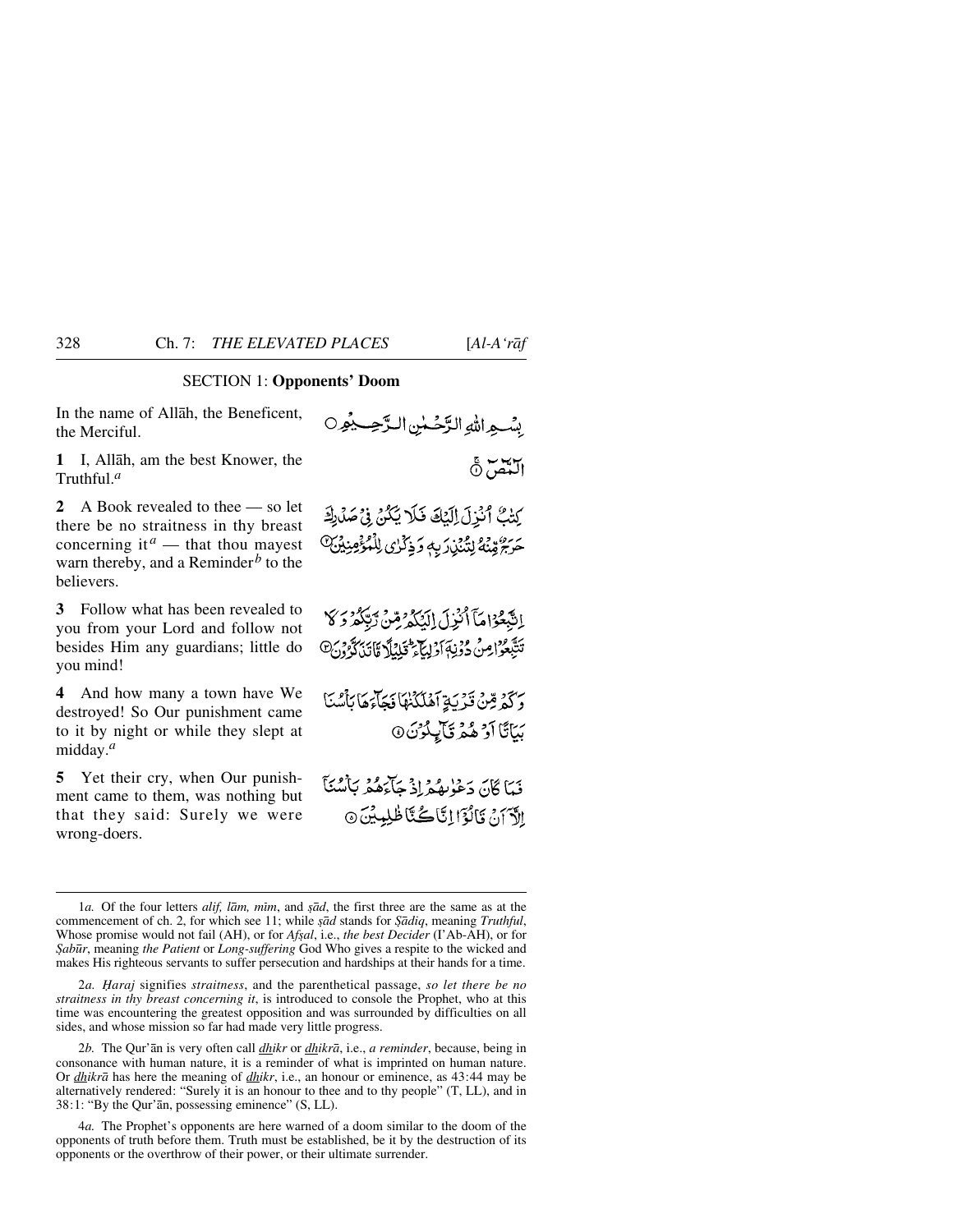**6** Then certainly We shall question those to whom messengers were sent, and We shall question the messengers,*<sup>a</sup>*

**7** Then surely We shall relate to them with knowledge, and We are never absent.*<sup>a</sup>*

**8** And the judging on that day will be just; so as for those whose good deeds are heavy, they are the successful.*<sup>a</sup>*

**9** And as for those whose good deeds are light, those are they who ruined their souls because they disbelieved in Our messages.*<sup>a</sup>*

**10** And certainly We established you in the earth and made therein means of livelihood for you; little it is that you give thanks!

فَلَنْسُتَكَنَّ الَّذِينَ أَمُّ سِلَّ إِلَيْهِ مِ وَ لَنَسْتَكَنَّ الْمُرْسَلِيْنَ  $\delta$ فَلَنَقُصَنَّ عَلَيۡهِمۡ بِعِلۡمِرَّوۡهَا كُنَّآ غَآيِبِيۡنَ۞ دَانْرَ فِي يَوْمَيِنِ الْحَقَّ فَمَنْ تَقَتَلْتُ مَوَائِرِيَّتُهُ فَأُولَيْكَ هُمُّ الْمُؤْلِكُونَ ۞ وَمَنْ خَفَّتْ مَوَازِيْتُهُ فَأُولَيْكَ الَّذِيْنَ خَسِرُ وَالضَّهْمُ بِمَا كَانُوْا بِالْيِتِنَا يَظْلِمُوْنَ@ وَلَقِيْلٌ مَڪَنَّكُمُّ فِي الْأَمَرُضِ وَجَعَلْنَا لَكُمُّ ِفِيْهَا مَعَايِشٌ قَبْلِنَادٌ مِّا تَشْڪُرُونَ۞

## SECTION 2: **The Devil's Opposition to Man**

**11** And We indeed created you, then We fashioned you, then We said to the

ديبيو بجدة الدويجة صور الدوقية فيلنا

<sup>6</sup>*a.* Those to whom messengers were sent will be questioned as to how they treated the messengers, and the latter as to how they were received.

<sup>7</sup>*a.* Allåh, being the Knower of all things, will declare to them what they had done; in other words, the consequences of their actions will become manifest.

<sup>8</sup>*a. Wazn* means *the knowing of the measure of the thing* (R). And referring to the opening words of this verse, it is added the *allusion is to justice in the reckoning of men*. Mjd says *wazn* here means *qadā*, or *judging* (IJ).

The word *mawåzin* occuring in the latter part of the verse is plural of *mauz∂n* meaning *what is weighed* and *mßzån* meaning *that by which things are weighed* or a *balance*. In the first case *mawåzßn* means *good deeds* or *virtues*, because only *good deeds* are weighed — accepted by Mjd; in the second case, the words would be translated as *the scales being heavy* or *light*, but the heaviness or lightness of the scales is meaningless, unless it means the heaviness or lightness of the good deeds which one has to his credit.

<sup>9</sup>*a. Òulm*, when made transitive by means of *bå*, has the meaning of *kufr*. Thus, explaining *˚alam∂ bi-hå* in v. 103, LL says: "It is also made transitive by means of *bå*, as in the phrase in the Qur'ån (7:103 and 17:59), because the meaning is *kafar∂*."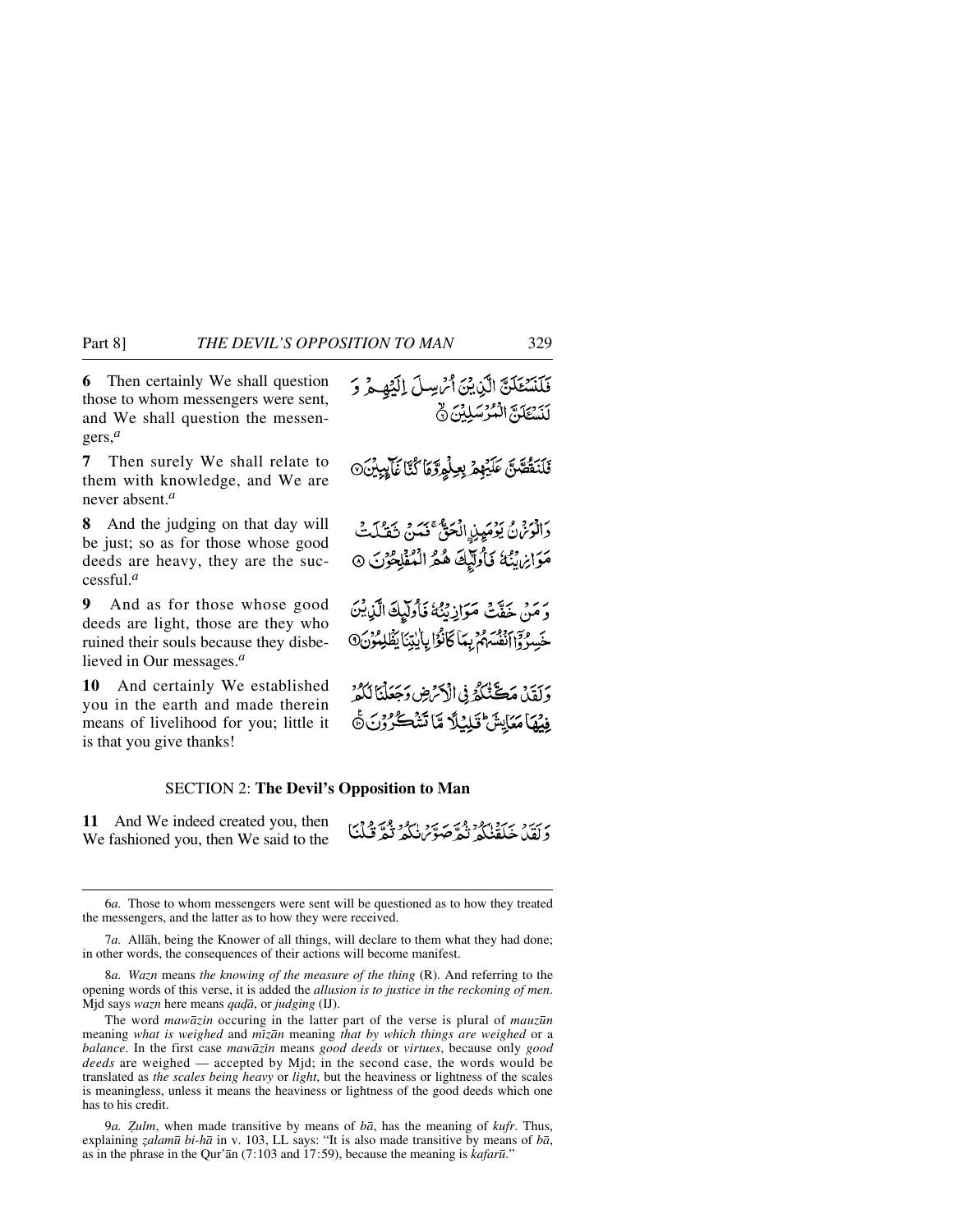angels: Make submission to Adam.*<sup>a</sup>* So they submitted, except Iblis; he was not of those who submitted.

**12** He said: What hindered thee that thou didst not submit when I commanded thee? He said: I am better than he; Thou hast created me of fire, while him Thou didst create of dust.*<sup>a</sup>*

**13** He said: Then get forth from this (state), for it is not for thee to behave proudly therein. Go forth, therefore, surely thou art of the abject ones.*<sup>a</sup>*

**14** He said: Respite me till the day when they are raised.*<sup>a</sup>*

**15** He said: Thou art surely of the respited ones.

**16** He said: As Thou hast adjudged me to be erring, $a \in I$  will certainly lie in wait for them in Thy straight path,

لِلْمَلَيْكَةِ اسْجُدُوْالِلْهُوَ تَسَجَدُوْا إِلَاَّ الْلِلْسَ لَمَ يَكُنْ قِنَ السُّجِدِيِّنَّ@ قَالَ مَا مَنْعَكَ ٱلاَّتِسْجُدَادُ أَمَرْتُكَ قَالَ أَنَا خَبْرٌ مِّنْهُ مُتَحَلَّقَتَنِي مِنْ تَأْيِرِ وَّخَلَقْتَهُ مِنْ طِيْنِ ۞

قَالَ فَأَهْبِطُ مِنْهَا فَيَمَا يَكُوْنُ لَكَ أَنْ تَتَكَبَّرَ فِيُهَا فَاخْرُجُ إِنَّكَ مِنَ الصَّغِرِيْنَ<sup>@</sup>

قَالَ انْظِرُنِيَّ إِلَىٰ يَوْمِ يُبْعَشُوْنَ @ قَالَ إِنَّكَ مِنَ الْمُنْظَرِيْنَ ۞

قَالَ فَبِمَآَ آَخْرَيْتَنِي لَاَتَّصُلَنَّ لَهُمْ صرَاطَكَ الْمُسْتَقِيْعَ ۞

12*a.* The creation of man from dust is frequently referred to in the Holy Qur'ån. Not only is Adam created from dust, but all men are spoken of as being similarly created; see 3:59*a*. As a contrast to man's creation from dust, the devil claims to have been created from fire. The meaning may be that the preponderating element in the creation of man is earth, while in that of the devil it is fire. There may be a reference here to the nature of the temperaments of the two classes, men and devils. The Holy Qur'ån says elsewhere: "Man is created of haste" (21:37), which means that he is *hasty*. In like manner the devil's creation of fire may mean that he is made of a fiery temperament, while the perfect man is humble and meek, being created of dust, which stands for humility and meekness. Thus the description given here may stand for the prominent characteristics of the temperaments of the two classes of beings. Elsewhere it is stated that the jinn were created of fire  $(15:27)$ , and also that Iblis was of the jinn  $(18:50)$ .

13*a.* Degradation has always been the punishment of those who oppose the prophets of God. He abases those who consider themselves mighty.

14*a.* The devil's grip continues only so long as man is not spiritually raised to life. The raising here stands for the spiritual resurrection of man. If the Resurrection is meant, the significance would be that the devil would mislead man so long as man lives on this earth.

16*a,* see next page.

<sup>11</sup>*a.* That what is stated here of Adam is true of all men is made clear by the words of this verse. Men are created first, then fashioned, then the order is given to the angels to make obeisance to Adam, who in this sense typifies man, the verse speaking of men generally in the opening words. Thus the angels are really required to make submission to every man; see 2:34*a*, 34*b*, 34*c*.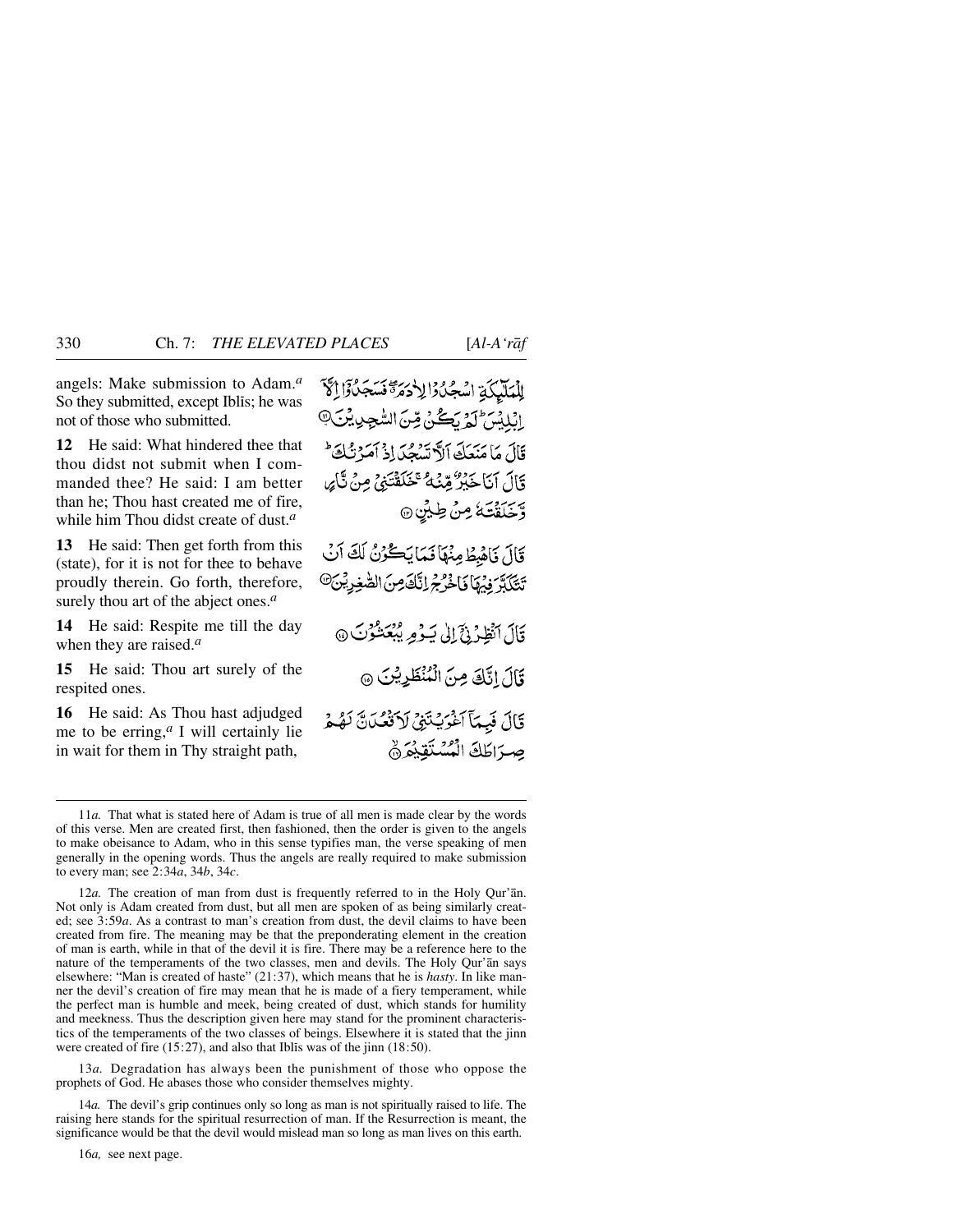**17** Then I shall certainly come upon them from before them and from behind them, and from their right and from their left; and Thou wilt not find most of them thankful.

**18** He said: Get out of it, despised, driven away. Whoever of them will follow thee, I will certainly fill hell with you all.

**19** And (We said): O Adam, dwell thou and thy wife in the garden, so eat from whence you desire, but go not near this tree, lest you become of the unjust.*<sup>a</sup>*

**20** But the devil made an evil suggestion to them that he might make manifest to them that which had been hidden from them of their shame,*<sup>a</sup>* and he said: Your Lord has forbidden you this tree, lest you become angels or become of the immortals.

**21** And he swore to them both: Surely I am a sincere adviser to you—

**22** Thus he caused them to fall by deceit. So when they had tasted of the tree, their shame became mani-

نَّحْرَ لَأَبْنِيَتَّهُمْ قِسْ بِكِينِ أَيْبِ يُهِ مُرْدَمِنُ خَلِّفِهِ هُ وَ عَنْ آَيْهَانِهِ هُ وَعَنْ شَيَابِكِهِ ثَمَّ وَلَا تَجِدُّ أَكَثَرَهُمْ شَڪِرِيْنَ ۞ قَالَ اخْرُمْهِ مِنْهَاَ مَدْءُوْهُمَا مِّيدُ حُوْسًرا لَمَنْ تَبِعَكَ مِنْهُمْ لَأَمْلَكَنَّ جَهَنَّمَ مِنْكُمْ آَجُبَعِيْنَ۞ و بَأْدَهُ إِسْكُنْ أَنْتَ دَيْرَ وَهُا فَالْجَنَّةَ فَكَلَامِنْ حَنْثُ شَئْكُمًا وَلَاتَقَرْبَاهُذِهِ الشَّجَرَةَ فَتَكُّرُنَا مِنَ الطَّلِمِيْنَ ۞ فَيْرِيبِهِ مِن لَصْبَا الشَّيْظُ، لِيُبْدِيَ لَصْبَا مَا ؤَبِرِيَّ عَنْهُمْهَا مِنْ مَبْوَاتِهِمَا دَقَالَ مَا نَهْدِيَّكُمَّا بَرَّتَيْكُمَّا عَنْ هٰذِرِهِ الشَّجَرَةِ إِرَّهَ آنْ تَكْوُنَا مَلَكَيْنِ آوْتَكَوْنَا مِنَ الْخٰلِيِيْنَ<sup>0</sup> وَقَاسَمَهُمَّآ إِذْ لَكُمَانِينَ النُّصِحِيْنَ ۞ بِرَ إِنَّهُمْ بِغُبُّرُوْسٌ فَيَكَبَّآ ذَاقَاالِشَّعَهُ وَيَدَتَّبَهُ لَهُمَا سَوْاتُهُمَا وَطَفِقَا يَخْصِفُ عَلَيْهِمَا

19*a.* See 2:35*c* for the significance of the tree.

20*a. Sau'at* signifies *shame* or *parts of the body which it is necessary to cover*, and also *any saying* or *action of which one is ashamed when exposed to view*, or *any evil*, *abominable* or *unseemly property*, *quality*, *custom*, or *practice* (T, LL). The devil's suggestions always lead man to the disclosure of his shame.

<sup>16</sup>*a. Aghwå-hu* (from *ghawå*, *he erred*) ordinarly signifies *he caused him to err*, but sometimes also indicates *punishing for error*. Thus *yughwiya-kum* in 11:34 is said to mean if Allāh desire to *punish you for erring* (LL); or, according to T, it means *yahkuma 'alai-kum bi-ghayyi-kum* or *adjudge you to be erring*. According to Rz, the meaning is that *He should cause you to perish*. But *ghawå* (of which *aghwa* is the causative form) means also *khåba* (T, LA), i.e. *he was disappointed* or *failed to attain his desire*, and also *fasada 'alai-hi 'aishu-h∂* (LA), i.e. *his life became evil to him* (which is the correct significance of *ghawå* in 20:121). Therefore the words may also be interpreted as meaning *Thou hast made life evil to me*, or *Thou hast caused me to remain disappointed*.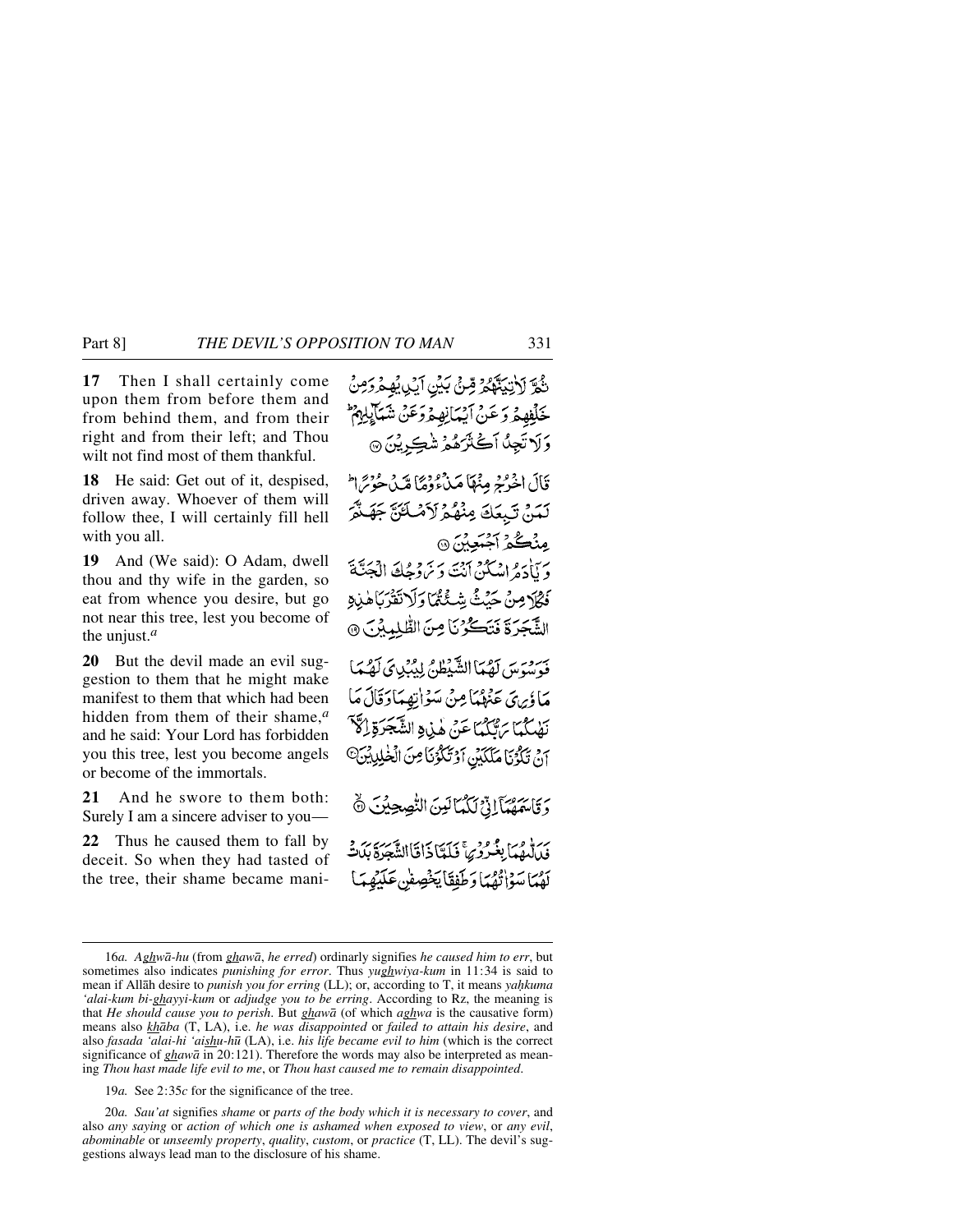fest to them, and they both began to cover themselves with the leaves of the garden.*<sup>a</sup>* And their Lord called to them: Did I not forbid you that tree, and say to you that the devil is surely your open enemy?

**23** They said: Our Lord, we have wronged ourselves; and if Thou forgive us not, and have (not) mercy on us, we shall certainly be of the losers.

**24** He said: Go forth — some of you, the enemies of others. And there is for you in the earth an abode and a provision for a time.

**25** He said: Therein shall you live, and therein shall you die, and therefrom shall you be raised.*<sup>a</sup>*

مِنْ وَسَنِّ الْمُحَتَّبَةِ ۖ وَيَبَادِيهُمَا سَنَّهُمْ مَدَّ آلَفِرآنَهُكُمَاعَنْ تِلْكُمَاالشَّجَرَةِ وَآَنَكُ لَكُمُّآ إِنَّ الشَّبْطُنَ لَكُمَّا عَدْوٌ مُّبِينٌ ۞

قَالَةَ يَرَبَّنَاظَلَنْذَآآنَفُسُنَا يَتَقَوَّانُ لَكَنَّ يَّذْهُرُ بِيَا وَ تَدْحَمْنَا لَنَكْوُنَنَّ مِنَ الْخَسِرِيْنَ<sup>@</sup>

قَالَ الْهِطُوْابِهِ وَمِعْدِ لِبَعْضٍ عَلَىٰ وَمِنْ رَمِ فِي الْأَمْرُضِ مُسْتَفَرٌّ وَّ مَنَاعٌ لِلْي حِيْنِ ۞

قَالَ فِيهُمَا تَحْيَوْنَ وَفِيلِهَا تَعْوَنُوْنَ ر وړئ موجه در ورسو<br>**د منها تخي** چون ه

### SECTION 3: **Warning against the Devil's Insinuations**

**26** O children of Adam, We have indeed sent down to you clothing to cover your shame, and (clothing) for beauty;*<sup>a</sup>* and clothing that guards against evil — that is the best.<sup>*b*</sup> This

بِيَبِيِّ أَدَمَدَتِهُ بِٱبْنِيْنَا عَلَيْكُمْ لِيَامِيًّا يَتَوَادِيُّ سَوْ إِنْكُمْ وَرِبْشَا وَلِيَاسُ التَّقْوٰيُّ ذٰلِكَ خَبْرٌ

25*a.* This verse proves conclusively that every man must live and die upon this earth. Jesus could not be an exception to this rule.

26*a. Rßsh* means originally *feathers* or *plumage*, constituting the clothing and ornament of birds, and is then applied to *superb* or *excellent clothing*, or *ornament* and *beauty* (LL).

26*b.* Clothing at first simply served to cover shame; with further progress men sought to embellish their persons with it; but there is yet a third kind of clothing, says the

<sup>22</sup>*a.* The consciousness of having done something unworthy of oneself is the surest way to the attainment of perfection. The covering with the leaves of the garden is the desire to make up by human effort any fault that may have been committed. The clothing that guards against evil, which is spoken of in v. 26 as being *the best clothing*, explains the meaning of *covering* here. Divine revelation points out to man the true way, enabling him to cover himself or guard himself against evil. And, further, the statement in v. 27, *pulling off from them both their clothing that he might show them their shame* shows that covering with the leaves of the garden is an allegorical statement; see 27*a*. The Qur'ån gives directions regarding the physical requirements of man, too, yet there is even in these an underlying idea of the spiritual elevation of man.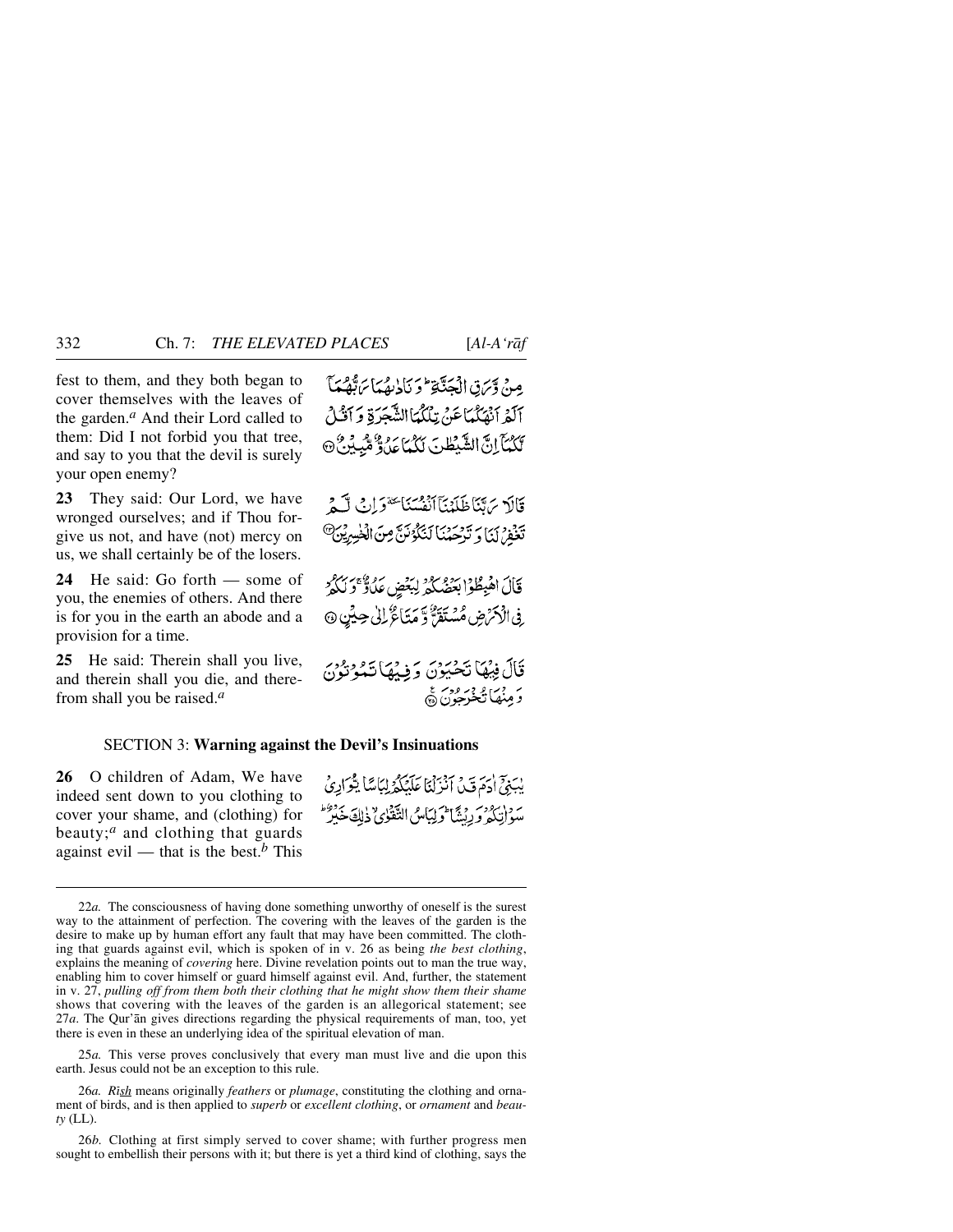is of the messages of Allåh that they may be mindful.

**27** O children of Adam, let not the devil seduce you, as he expelled your parents from the garden, pulling off from them their clothing*<sup>a</sup>* that he might show them their shame. He surely sees you, he as well as his host, from whence you see them not. Surely We have made the devils to be the friends of those who believe not.*<sup>b</sup>*

**28** And when they commit an indecency they say: We found our fathers doing this, and Allåh has enjoined it on us. Say: Surely Allåh enjoins not indecency. Do you say of Allåh what you know not?*<sup>a</sup>*

**29** Say: My Lord enjoins justice.*<sup>a</sup>* And set upright your faces at every time of prayer and call on Him, being sincere to Him in obedience. As He brought you into being, so shall you return.

**30** A party has He guided, and another party — perdition is justly

ذٰلِكَ مِنْ إِيْتِ اللَّهِ لَعَلَّهُ هُ رِبِّ لَكُنَّ وَنَ ۞

لِهَ، إِذْ هَ لَا يَفْتِذَبَّكُمْ الشَّيْطَيْنُ كَيِبَآ آخَرَ ۖ أَبْدِيَكُمْ مِّنَ الْجِنَّةِ بَنْزِعُ عَنْهُمَالِيَا سَهُمَا لِلْدِيهِمَا سَوْانِهِمَا ۖ إِنَّهَا بَيْرِ بِكُوْهُمَ وَقَبِيلُهُمْ مِنْ حَيْثُ لَا تَرَوْنَهُمْ إِنَّاجَعَلْنَا الشَّيْطِيْنَ أَوْلِيَآْءَ لِلَّيْنِايُنَ لَا يُؤْمِنُوْنَ۞

وَإِذَا فَعَلَوْا فَأَحِشَةً قَالَوْا وَحِدْنَا عَلَيْهَآ أبَآءَنَا دَامِلُهُ آمَدَنَا بِعَا لِمَسْنُ إِنَّ اللَّهَ لَا يَأْمُرُ بِالْفَحْشَاءِ ۖ أَتَقُوْلُوْنَ عَلَى اللَّهِ مَا لاتشكمۇنَ @

فَثْلُ أَمَرَ سَ بِيٍّ بِبِالْقِسْطِ وَ أَقِيبُواْ وُجُوْهَكُمْ عِنْكَا كُلِّ مَسْجِلٍ وَّادْعُوَهُ مُخْلِصِيْنَ لَهُ كَمَا بَدَاكُمْ تَعُوْدُوْنَ ۞

فَدِيْقًا هَيْايِ وَفَرِيْقًا حَقٌّ عَلَيْهِمُ الضَّلَلَةُ

27*b.* It is because they do not believe in the Truth that the devils are made their friends; those who sever their connection with the Source of purity must fall into impurity.

28*a.* The indecency here referred to is considered by some their going naked round the Ka'bah (Mjd-IJ). But the statement is general, and need not be limited.

29*a.* The word *qis∆* is variously explained as meaning *Divine Unity*; *what is good and right*; *truth* (AH). All these are really included in the literal meaning of the word *qist*, which signifies *justice* in its broadest sense.

Qur'ån, which is the best, and that is *libås al-taqwå*, or *the clothing of piety*, literally *the clothing that guards one against evil*. It indicates a further step in the progress of man, for virtue is an embellishment of the mind, and when man has seen the good of embellishing his person, he will soon be aware of the necessity of embellishing his mind.

<sup>27</sup>*a.* That the clothing for the body is not meant here is clear from the fact that all men are warned against a similar attack of the devil. As to the clothing of which Adam was divested, there remains no doubt, when it is seen that the devil tries to divest every child of Adam of the same clothing. Mjd says: *It is the clothing that guards against evil*, *and by their sau'at is meant the evil that afflicted them on account of their disobedience* (AH).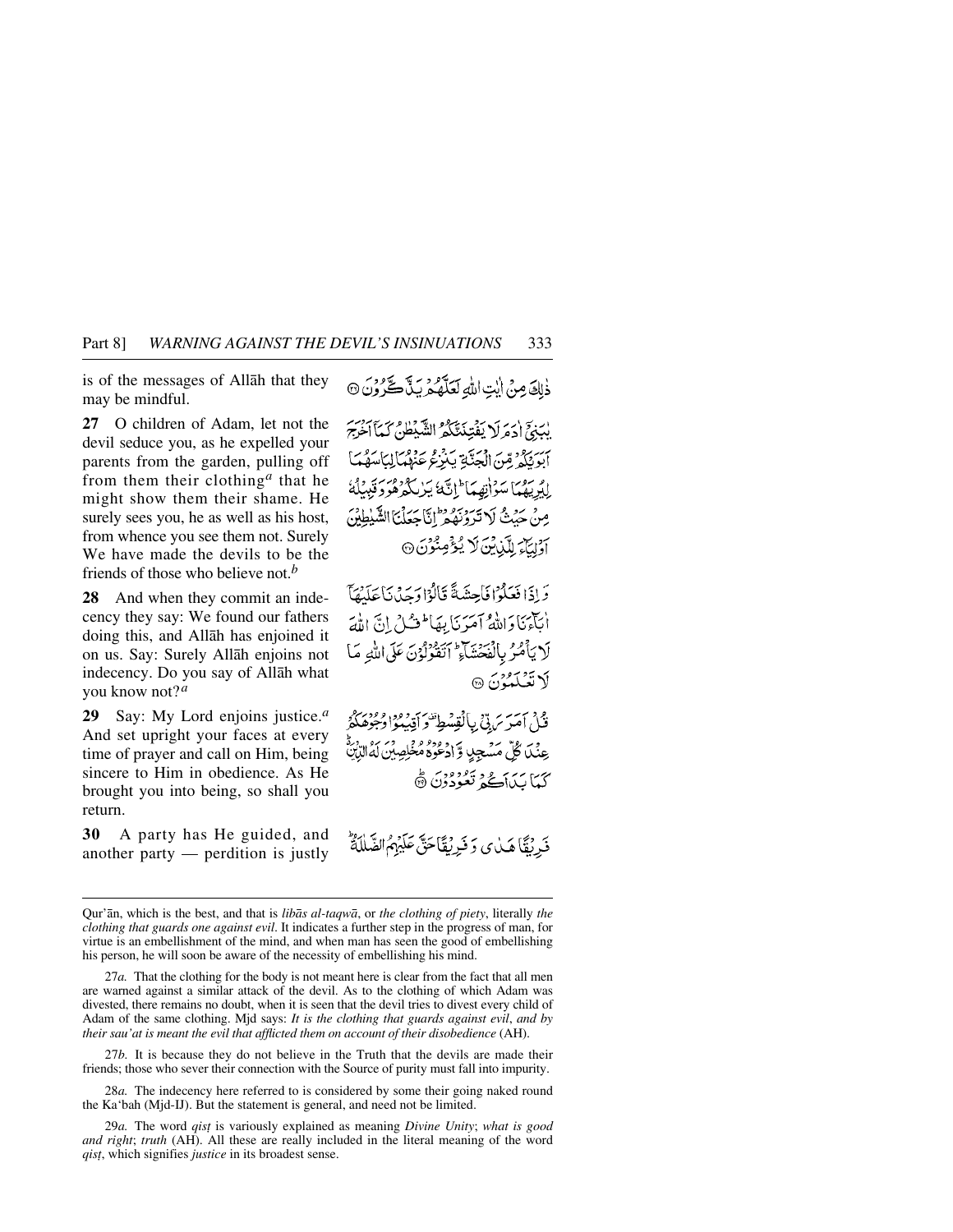their due.*<sup>a</sup>* Surely they took the devils for friends instead of Allåh, and they think that they are rightly guided.

**31** O children of Adam, attend to your adornment at every time of prayer, and eat and drink and be not prodigal; surely He loves not the prodigals.*<sup>a</sup>*

اتَّقْهُمْ اتَّغَيْدُواالشَّيْطِينَ أَدْلِيَاءَ مِنْ دُونِ الله وَ بِحِسْبُونَ أَنَّهُ وَ مُحَمَّنَتُ كُوْنَ ۞ يْبَنِيِّ أَدَمَرْ شَدّْ وَإِزْ يُبْتَكّْمُ عِنْكَ كُلّ مَسْجِدٍ وَّ كُلُّوۡاوَاتْسَوَيُوۡا وَلَا تُنْسَوْنُوۡا ۚ إِنَّةَ لَا يُحِبُّ الْمُسْرِفِيْنَ مَّ

#### SECTION 4: **Messengers sent for Uplift of Humanity**

**32** Say: Who has forbidden the adornment of Allåh,*<sup>a</sup>* which He has brought forth for His servants, and the good provisions? Say: These are for the believers in the life of this world, purely (theirs) on the Resurrection day.*<sup>b</sup>* Thus do We make the messages clear for a people who know.

قُالَ مَنْ حَدَّمَ زِيْنَةَ اللَّهِ الَّذِيِّ أَخْبَرَجَ لِعِبَادِهِ وَالطَّيِّبِٰتِ مِنَ الرِّئِنَّ ثُلُّ هِيَ للَّذِبْنَ أُمَنُوْا فِي الْعَيْوِةِ الدُّنْيَاخَالِصَةً تَوْمَ الْقِيْمَةِ مُسْكَيْرِلِكَ نُفَصِّلُ الْأَيْتِ لقَّةُ مِربَّعَ**كَهُ** بِنَ ۞

32*a.* By *the adornment of Allåh* is meant *the adornment which Allåh has made lawful for men to avail themselves of*.

32*b.* The meaning is that in the life of this world the believer and the disbeliever equally profit by the good things, but in the life after death all good shall be exclusively for those who have accepted and acted on the right principles.

<sup>30</sup>*a. Ïaqqa 'alai-hi kadhå* means *wajaba* or *thabata* (T) and, according to LL, the significance in such cases is that *a certain thing has become necessary as suited to the requirements of justice in his case.* And *˙alålah* sometimes signifies the *punishment for ˙alålah* (R), or *a state of perdition* (LL). Or, the meaning is that *going astray* or *remaining in error* is suitable to the requirements of justice in their case. In fact, the words explain themselves: *Error is justly their due because they have taken the devils for their friends*. Whoever continues to follow the devil must surely remain in error.

<sup>31</sup>*a. Zßnat* or *adornment* is here generally understood to mean *apparel*, with reference to the practice of going naked round the Ka'bah, but the word itself has a wider significance. According to R, *real adornment is that which does not disgrace or render unseemly a man in any one of his conditions either in the present life or in that which is to come*. Attending to one's adornment, therefore, carries a double significance here. It requires adorning oneself physically, i.e. a man must have his clothes on when he offers a prayer to God. In congregational prayers, in the vast gatherings on Fridays and 'Íd, the Muslims are required to have a bath before coming to the Mosque, to put their best clothes on and to use scent. But what is specially aimed at is adornment in a spiritual sense. A Muslim must attend to inner beautification, for prayer is really meant as an aid to the beauty of the soul. He must come to prayer with a heart free from all impurities and full of the highest aspirations and noblest sentiments.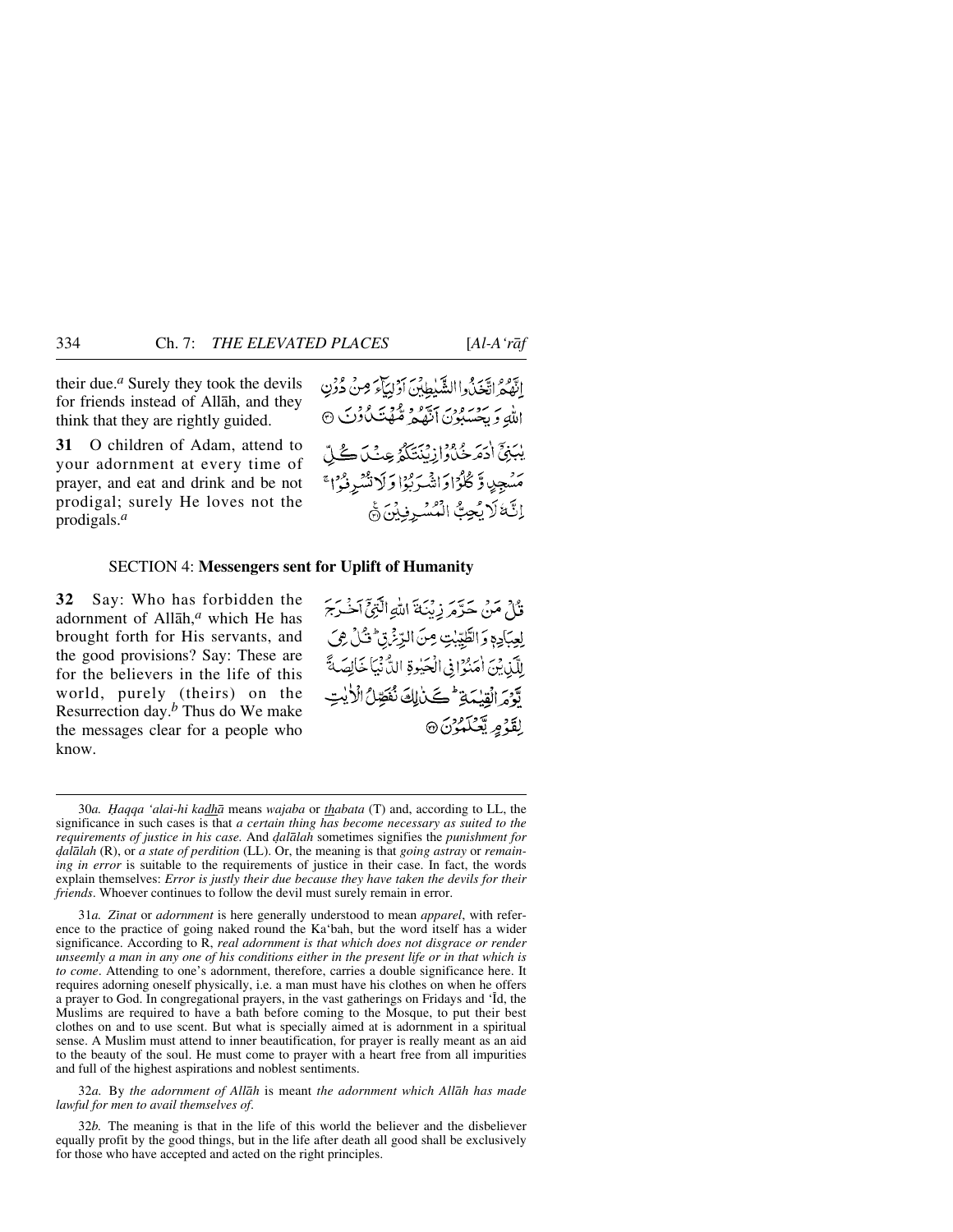**33** Say: My Lord forbids only indecencies, such of them as are apparent and such as are concealed, and sin and unjust rebellion, and that you associate with Allåh that for which He has sent down no authority, and that you say of Allåh what you know not.

**34** And every nation has a term;*<sup>a</sup>* so when its term comes, they cannot remain behind the least while, nor can they precede (it).

**35** O children of Adam, if messengers come to you from among you relating to you My messages, then whosoever guards against evil and acts aright — they shall have no fear, nor shall they grieve.

**36** And those who reject Our messages and turn away from them haughtily — these are the companions of the Fire; they shall abide in it.

**37** Who is then more unjust than he who forges a lie against Allåh or rejects His messages? These — their portion of the Book shall reach them;*<sup>a</sup>* until when Our messengers come to them causing them to die, they say: Where is that which you used to call upon besides Allåh? They would say: They are gone away from us. And they shall bear witness against themselves that they were disbelievers.

**38** He will say: Enter into the Fire among the nations that have passed away before you from among the jinn

فَيْلَ إِنَّهَا حَدَّهَ سَ بِيِّ الْفَوَاحِشَ مَاظَهَدَ مِنْهَا وَ مَا بَعَلْهُ، وَالْإِنْهُمْ وَالْبَغْيَ بِغَبِ بِمِهِ الْحَقّ وَأَنْ تَشْرِكُوْا بِاللّهِ مَالَمَ يُنَزِّلُ بِهِ سُلْطُنًا وَّ أَنْ تَقْرَنْزَا عَكَى اللَّهِ مَا **لَا تَعْلَمْوُنَ ۞** 

وَلِكُلِّ اُمَّةٍ آجَلٌ ۚ فَإِذَاجَآءَ آجَلُهُ مَرْ لَا يَبِينَاْخِرُونَ سَاعَةً وَّلَا يَسْتَقَلِّدِهُوْنَ®

يْسَنِيِّ (دَمَرَ إِمَّا) بِأَنِيَنِتَكُمْ مِنْ مِيْلٌ مِّينَكُمْ يَقْصَّونَ عَلَيْكُمْ إِيْنِيٌّ فَعَيْنِ اتَّفَىٰ وَآصُلَحَ فَلَاخَرْنُ عَلَيْهِمْ وَلَاهُمْ يَخْزِنُوْنَ@

دَالَّيْ بِنَ كَذَّبُوْا بِالْبِتِنَادِ اسْتَكْبُرُوا عَنْهَا أوليكَ آصَحْبُ النَّارِ، هُمْ فِيهَا خْلِدُونَ @

فَيَينْ آظُلَّهُ مِيَّتِنِ افْتَدْي عَلَى اللهِ كَذِبَنَا أَدْرَبَيْنَ بِالْيِتِهِ أُولَيْكَ يَنَالُهُ وَصِيْبُهُ مُرْ مِّينَ الْكِتٰبِ حَتَّى إِذَا جَاءَ تَقُومُ مُصْلَّعًا سىر تەرەپ دە بالۇلاين ماڭنىڭ تىدۇن<br>بېتونۇنۇمۇ مِنْ دُوِّنِ اللَّهِ ۖ قَالُوْاضَلُّوْاعَنَّا دَشَهْدُوْا عَلَّى آنْفُسِهِمْ آنَّهُمْ كَأَنُوا كُلِّونِيْنَ ۞

قَالَ ادْخُلُوْا فِيَّ أُمَيْهِ قَدْ خَلَتْ مِنْ قَبْلِكُمْ قِنَ الْجِنّ وَ الْإِنْشِ فِي النَّارِ كُلَّمَا

<sup>34</sup>*a.* The term of a nation is the time when it is destroyed or punished for its evil deeds. The verse really speaks in general terms of the doom awaiting the opponents of Islåm.

<sup>37</sup>*a.* That is, the punishment promised in the Book will overtake them.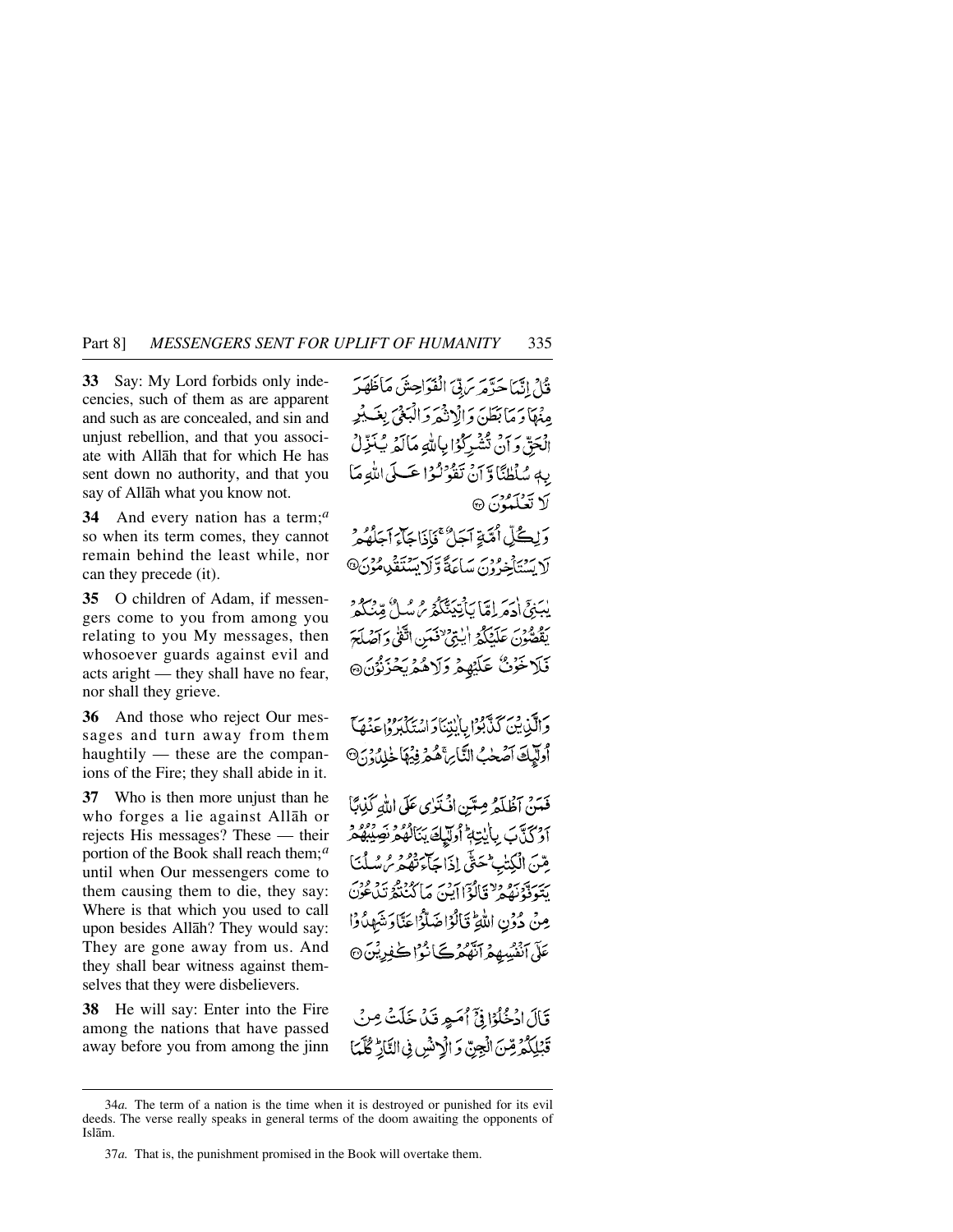and men. Every time a nation enters, it curses its sister;*<sup>a</sup>* until when they all follow one another into it, the last of them will say with regard to the first of them.*<sup>b</sup>* Our Lord, these led us astray, so give them a double chastisement of the Fire. He will say: Each one has double but you know not.*<sup>c</sup>*

**39** And the first of them will say to the last of them: You have no preference over us, so taste the chastisement for what you earned.

حرَبِ فَيَ اُمَّةٌ لَكَّدَيْهُ وُمُحَيٍّ الْمَحَقَّى إِذَاادَّادَكُوْا فِيْهَاجَيْنَعَا ٌ قَالَتْ أَخْرُبِهُمْ لِأَوُلْهُمْ رَبَّنَا هَؤُلَاءِ آضَلَّوُنَا فَأْتِهِمْ عَذَابًا ضِعْفَا مِّنَ النَّارُ قَالَ لِكُلِّ ضِعُفٌ وَّلْكِنَّ لَا تَعْلَمُوْنَ۞

دَ وَّالَتْ أَوْلَٰهُمْ لِأَخْرُبِهُمْ نَبَيَاتَكَانَ لَكُوْ عَلَيْنَا مِنْ فَضْلِ فَذُوْقُواالْعَذَابَ بِيدَا *ڴڹ*۠ؽؙۯؾۘڴڛڹۯڽۿ

#### SECTION 5: **Those who accept the Message**

**40** Those who reject Our messages and turn away from them haughtily, the doors of heaven will not be opened for them, nor will they enter the Garden until the camel pass through the eye of the needle. And thus do We reward the guilty.*<sup>a</sup>*

**41** They shall have a bed of hell and over them coverings (of it). And thus do We requite the wrongdoers.

**42** And as for those who believe and do good — We impose not on any soul a duty beyond its scope — اِنَّ الَّذِينَ كَذَّبُوْا بِأَيْدِنَا وَاسْتَكْبَرُوْا عَنْهَالَا تُفَتَّحُ لَهُمْ آبْدَابُ السَّبَآءِ وَلَا يَنْ خُلُوْنَ الْحَنَّةَ حَتَّى يَلِجَ الْجَبَدَانُ فِي سَّقِرَ الْخِيَاطِ وَكَذِلِكَ نَجْزِي الْمُجْرِمِيْنَ @

لِهُمْ مِّنْ جَهَنَّهَ مِهَادٌ وَّمِنْ فَوُقِهِهِمْ غَوَاشِ وَكَيْنَ لِكَ نَجْزِي الطّْلِمِيْنَ ۞ وَ الَّيْدِينَ (مَنْوَا دَ عَبِدِلُواالصَّلِحْتِ لَا نُكَلِّفُ نَفْسًا الرَّ وُسْعَصَاً ۚ أُولَيْكَ آصَحْبُ الْجَنَّاةِ ۚ

40*a.* That is, they cannot enter into the kingdom of heaven, nor can they rise above the low earthly desires, soaring upward to the higher regions of spiritual life.

<sup>38</sup>*a.* By the sister nation is meant the nation which resembles it in its deeds.

<sup>38</sup>*b.* By the *last* and the *first* are meant here the common people and the leaders, because, though the words would bear both interpretations, i.e. the last and the first in time or the last and the first in position, the latter significance is corroborated by similar expressions in several other places, such as 2:166, 14:21, 34:31–33, 40:47, etc.

<sup>38</sup>*c.* The common people would desire that the leaders should suffer a double torment, for their own sins as well as for having misled others. They are told that if the leaders were guilty of misleading them, they themselves deserved a double chastisement for having blindly followed the leaders.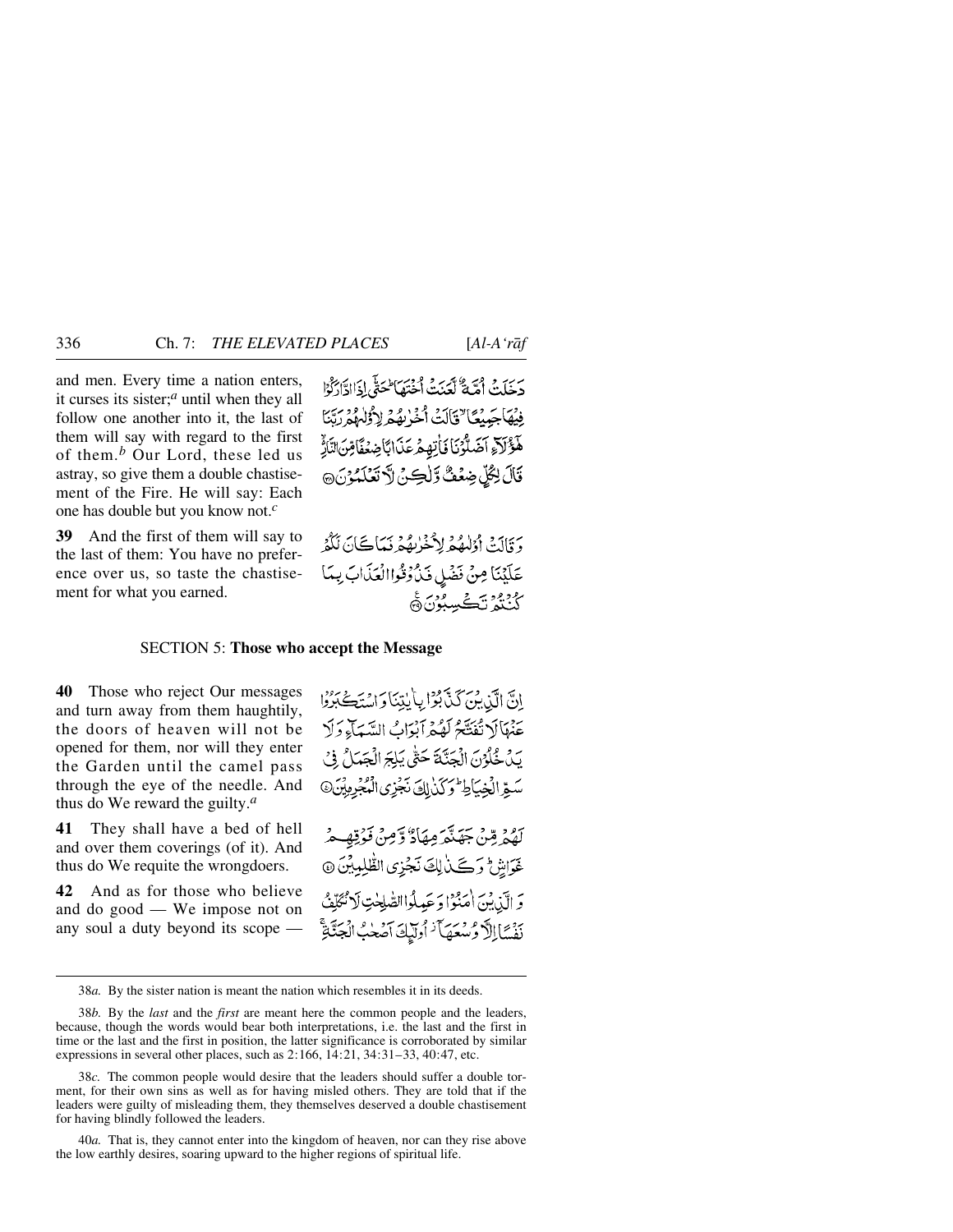they are the owners of the Garden; therein they abide.

**43** And We shall remove whatever of ill-feeling is in their hearts rivers flow beneath them. And they say: All praise is due to Allåh, Who guided us to this! And we would not have found the way if Allåh had not guided us. Certainly the messengers of our Lord brought the truth. And it will be cried out to them: This is the Garden which you are made to inherit for what you did.

**44** And the owners of the Garden call out to the companions of the Fire: We have found that which our Lord promised us to be true; have you, too, found that which your Lord promised to be true? They will say: Yes. Then a crier will cry out among them: The curse of Allåh is on the wrongdoers,

**45** Who hinder (men) from Allåh's way and seek to make it crooked, and they are disbelievers in the Hereafter.*<sup>a</sup>*

**46** And between them is a veil.*<sup>a</sup>* And on the Elevated Places*<sup>b</sup>* are men هُمْ فِيْهَا خُلِلٌ وَنَ @

رْبَهَنَّ مَانِيْ صُدُوْرِهِمْ مِّنْ غِلِّ نَجْرِيْ مِنْ نَخْتِهِمُ الْأَنْهٰرُ ۚ وَقَالُوا الْحَدُّدُ لِلَّهِ الَّذِيِّ هَذِينَا لِهٰذَا تَسَوَّمَا كُنَّا لِنَهْتَدِيَ لَوْ لَأَأَنَّ هَدٰاتِنَا اللَّهُ ۚ لَقَدْا حَآءَتُ دُسُرُ سُ بِّيَا بِالْحَقِّ وِ نُوُدُدًا]نُ تِلْكُمُهُ الْجَ افر شيود و و آيها ڪُنٽُمُ تَعْمَلُونَ،

وَ نَاذَى أَصَّحْبُ الْجَنَّاةِ أَصْحٰبَ النَّارِ أَنْ قَدْ دَحَدْنَا مَا دَعَدَنَا رَمَّنَاجَقًا فَهَـٰلُ بَرِيدُهِ ثُمَّرَهُمَا دَعِيدُ رَبُّكُمْ حَقَّا ۚ قَالُوْا نَعِيمُ ۚ فَأَذَنَ مُؤَذِّنٌ بَيْنَهُمْ أَنْ تَغُنَةُ اللَّهِ عَلَى الطَّلِمِلِينَ@

الآن ين يصُدُّونَ عَنْ سَبِيْلِ اللَّهِ وَيَبْنُوْنَهَا عِوَجًا ۚوَهُمۡ بِالۡأَخِرَةِ كَٰفِرُوۡنَ ﴾ بر بر من الحياء الحقي الأغراف ديئالٌ

46*b. A'råf* is a plural of *'arf*, meaning literally *an elevated place*, and hence *al-a'råf* means *the elevated places*. There has been much discussion as to what *a'råf* is. The majority of commentators say that it is the *√ijåb* or *veil* spoken of in the previous words, or the *sūr* or *wall* spoken of in 57:13; while others, among whom are Hasan and Zj, hold that *'ala-l-a'råf* is only equivalent to *'alå ma'rifati ahl al-Jannat wa-l-Når*, i.e. *knowing the inmates of Paradise and the inmates of Hell* (RZ). I have already explained the nature of the veil mentioned in v. 46. And the *wall* in 57:13 is mentioned

<sup>45</sup>*a.* By seeking to make Allåh's way crooked is meant that they suggest doubts regarding the Truth.

<sup>46</sup>*a.* The veil which here separates the wicked from the righteous and on account of which the former fail to see the bliss which the latter enjoy will assume a perceptible form in the next life. Thus it is not distance that separates heaven from hell but only a veil, and they hear and even see one another.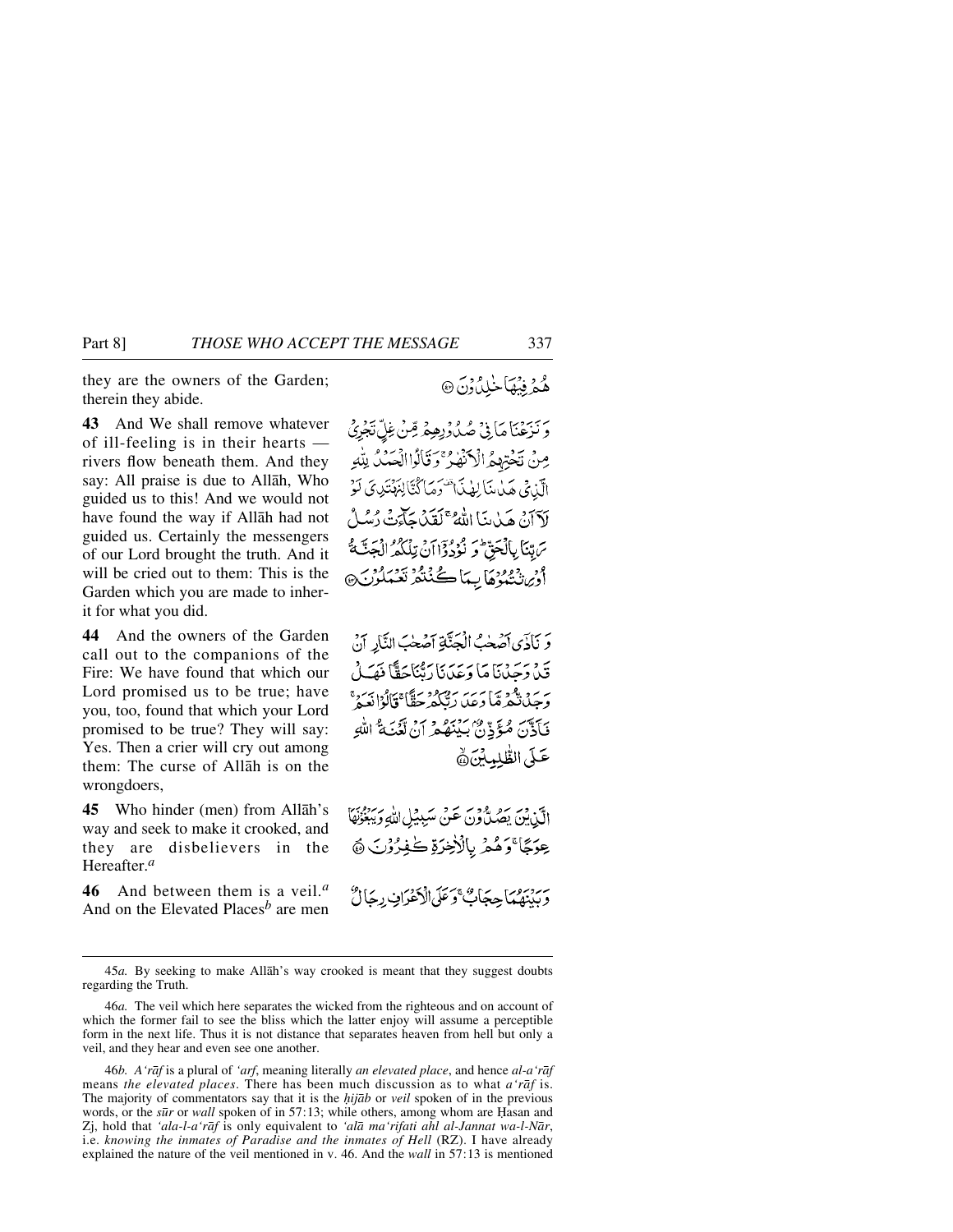who know all by their marks. And they call out to the owners of the Garden: Peace be to you! They have not yet entered it, though they hope.*<sup>c</sup>*

**47** And when their eyes are turned towards the companions of the Fire, they say: Our Lord, place us not with the unjust people.*<sup>a</sup>*

يَّعْبُّهُ فَوَنَ گُلاَّ بِسِيمْنِهُمْ وَ نَادَوْاأَصْحٰبَ الْحَنَّةِ أَنْ مَبِلَّهُ عَلَيْكُمْ تَلْمَ بِدَٰهُوُهَا برو د سوره.<br>د هغه نظيم**ن**دن6 وَإِذَاحُرِفَتْ أَبْصَارُهُمْ تِلْقَاءَ أَصْحٰبِ النَّارِ

قَالُوْارَبِّنَالَاتَجُعَلْنَا مَعَ الْقَوْمِ الظَّلِمِينَ ﴾

SECTION 6: **Helplessness of Opponents**

**48** And the owners of the Elevated Places call out to men whom they recognize by their marks, saying: Of no avail were to you your amassings*<sup>a</sup>* and your arrogance.

**49** Are these they about whom you swore that Allåh would not bestow mercy on them? Enter the Garden; you have no fear, nor shall you grieve.

**50** And the companions of the Fire call out to the owners of the Garden: Pour on us some water or some of that which Allåh has provided for you. They say: Surely Allåh has forbidden them both to the disbelievers,

**51** Who take their religion for an idle sport and a play, and this world's life deceives them. So this day We

وَ نَاذَى آصَٰحْبُ الْأَعْرَافِ بِجَالًا بَّعْزِفُوْنَهُمْ بِسِيْمُهِمْ وَيَأْلُوْا مَآ أَغْنَى عَنْكُمْ جَهْعُتُكُمْ ر مَاڪُنٽُھ تَسۡتَنَگَبُرُوۡنَ۞ آهُؤَلَاْءِ الَّذِينَ أَقْسَبُنْدُلَا يَنَالُهُمْ اللَّهُ ببرحمة ادخلوا الجتنة لاخرق عَلَيْكُمْ رۍ د وو نه دېږور.<br>د لا ان ته تخرنون @ دَ نَاذَى أَصْلَبْ النَّارِ أَصْلَبَ الْجِنَّةِ أَنْ أَفِيضُوا عَلَيْنَا مِنَ الْمَآءِ أَدْ مِيَّا دَيْرَ قَبَكُمْ اللَّهُ ۖ فَيَأْلَوۡٓ إِنَّ اللَّهَ حَدَّهَهُمَا عَلَى ٱلۡكَٰفِيۡ يَهُمۡ الَّذِينَ انْتَخَذُوْا حِيَنَهُمْ لَهُدًا وَّ لَعِيثًا وَّ غَدَّتْهُمُّ الْحَيْوَةُ الدُّنْيَا فَالْيَوْمِرْنَسْلَهُمْ

47*a.* Thus do pray those who hope to enter paradise.

48*a.* The word *jam'u-kum* may mean either *your amassing worldly wealth*, or it may mean *your multitude* or *strength in numbers*.

in connection with the bringing about of a separation between the sincere believers and the hypocrites. Hence the two verses lend no support to the idea that *A'råf* is a particular place midway between paradise and hell. The men spoken of here as being on the elevated places are the same righteous servants of Allåh who are distinctly mentioned in 56:10, 11: "And the foremost are the foremost — these are drawn nigh to Allåh". Besides this, the prophets are again and again spoken of as a class by themselves, being witnesses over their people.

<sup>46</sup>*c.* They are, as it were, standing at the door of the Garden, ready to enter it.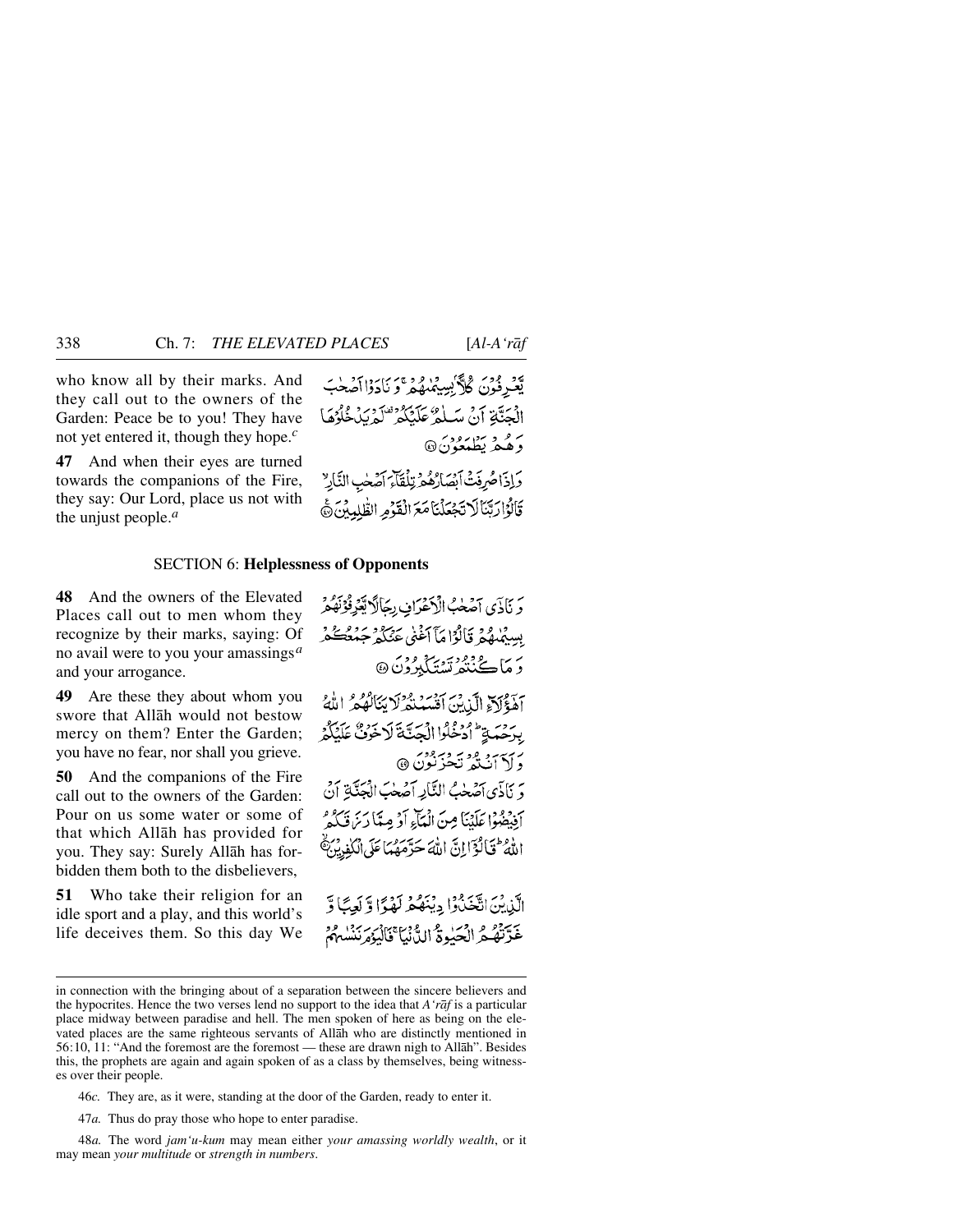shall forsake them,*<sup>a</sup>* as they neglected the meeting of this day of theirs, and as they denied Our messages.

**52** And certainly We have brought them a Book which We make clear with knowledge, a guidance and a mercy for a people who believe.

**53** Do they wait for aught but its final sequel?<sup>*a*</sup> On the day when its final sequel comes, those who neglected it before will say: Indeed the messengers of our Lord brought the truth. Are there any intercessors on our behalf so that they should intercede for us? Or could we be sent back so that we should do (deeds) other than those which we did? Indeed they have lost their souls, and that which they forged has failed them.

### SECTION 7: **The Righteous will prosper**

**54** Surely your Lord is Allåh, Who created the heavens and the earth in six periods,*<sup>a</sup>* and He is established on the Throne of Power.*<sup>b</sup>* He makes the

إِنَّ رَبِّكُمُ اللَّهُ الَّذِينَ خَلَقَ السَّبْوٰتِ وَ الْأَمْرَضَ فِي بِيتَيَّةِ أَيَّامِرِ تُكَرَّ اسْتَوٰى عَلَى

<sup>51</sup>*a.* The use of *nisyån* is not limited to *forgetting*; the word applies as well to *dismissing a thing from the mind intentionally* (R). And when the word is used about Allåh, it means *His forsaking them to show His contempt for them* (R).

<sup>53</sup>*a.* By *final sequel* is meant the *ultimate state* of the perfect manifestation of truth by the fulfilment of the prophecies, *the end* or *the ultimate consequence*; see 4:59*b*.

<sup>54</sup>*a.* For *yaum* as meaning a *period, whatever period it may be*, see 1:3*b*. The six periods of time in which the heavens and the earth are created refer in fact to the six stages in which they have grown to their present condition. In the case of the earth these six stages are detailed in 41:9, 10; see 41:10*a*.

<sup>54</sup>*b. 'Arsh* ("Throne of Power") literally means *a thing constructed for shade* (LL), or *anything roofed* (R). According to the latter authority *the court* or *sitting-place of the king* is called *'arsh* on account of its eminence. And he adds: It is used to indicate *might* or *power* and *authority* and *dominion*. LL accepts the interpretation of R, who says that "the *'arsh* of God is one of the things which mankind know not in reality but only by name, and it is not as the imaginations of the vulgar hold it to be". In fact, both the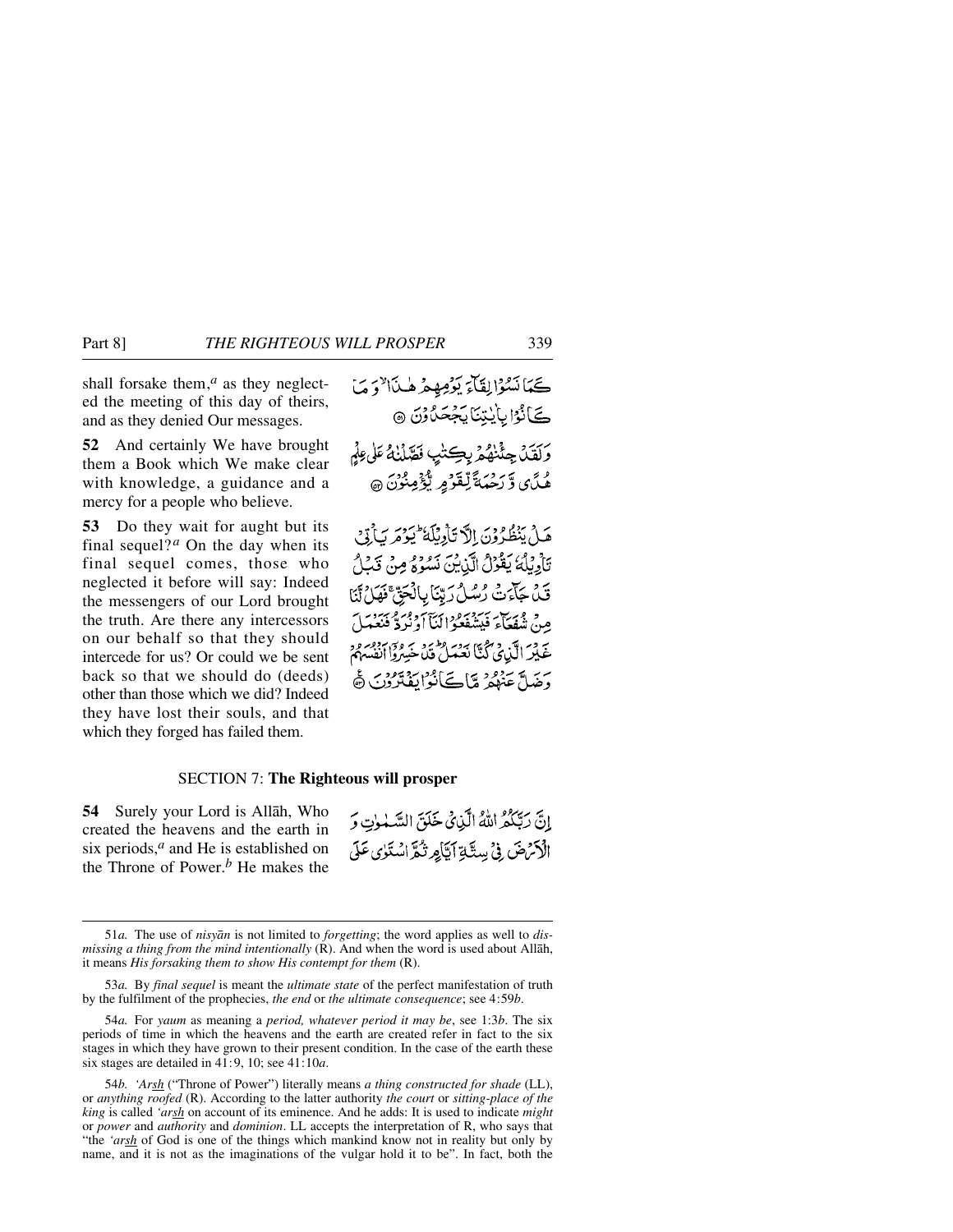night cover the day, which it pursues incessantly. And (He created) the sun and the moon and the stars, made subservient by His command. Surely His is the creation and the command. Blessed is Allåh, the Lord of the worlds!

الْعَرْشِ يُغْتِبُي الَّبِّيلَ النَّهَاسَ يَطْلُبُ ۚ حَيْنِيْتَنَا ٌوَّالشَّعْسَ دَالْفَعَهِ دَالْعَصْرَ مُسَخَّرِيٍّ بِأَمْرِهِ ۚ أَلَالَهُ الْخَلْقُ وَالْأَمْرُ تَبْرَكَ اللَّهُ تَرَبُّ الْعُلَيِيْنَ @

*Istawå* signifies, when followed by *'alå*, *he had the mastery* or *control of a thing* or *ascendancy over it*, being synonymous with *istaulå* (LL), or *he was* or *became firm*  $(LL)$ .

*Thumma*, as already shown in 2:29*a*, has often the same significance as *wåw* and means *and*.

The phrase *Istawå 'ala-l-'arsh* ("He is established on the Throne of Power") is used in the Holy Qur'ån here and on six other occasions, viz., in 10:3, 13:2, 20:5, 25:59, 32:4 and 57:4. A reference to all these places will show that it is invariably used after mentioning the creation of the heavens and the earth and in relation to the Divine control of His creation and the law and order to which the universe is made to submit by its great Author, as shown by the words that follow here, *His is the creation and the command*. The two things mentioned are, in the opening words, *creation* and *'arsh*, and in the concluding words, *creation* and *command*. Similarly in 10:3 where *'arsh* is spoken of after the creation of the heavens and the earth, it is followed by the explanatory words *yudabbiru-l-amr*, i.e., *He regulates the affair*. What is, therefore, aimed at is that after creating the universe, God has not left it to run its course independently of Him, but He it is Whose command holds sway and Who regulates the affairs as He has planned them. There are many people in this age of scientific advancement who think that, though the conclusion cannot be avoided that there is a God Who created this universe, Whom they call the First or Primal Cause, yet after its creation it runs its course according to certain immutable laws, and God — or the First Cause — has no concern with its affairs. The Holy Qur'ån does not accept this view and hence, when it speaks of the creation of the heavens and the earth, it speaks also of the *'arsh* which stands for God's control of the universe, as shown above. To make it further clear, the verse is made to end with the words *tabårak Allåhu Rabbu-l-'ålamin*, i.e., blessed is Allåh, the Nourisher of the worlds unto perfection. These words show that the world is still in the process of growth, and according to the Divine plan, it is advancing from one stage to another to attain its perfection. God has not only created it but He is also regulating its affairs to make it perfect.

In the words *Rabb al-'ālamīn* there is also a deeper reference, as shown in 1:1*a*, to the spiritual evolution of man which is being worked out under the Divine plan, and the *'arsh* is mentioned specially in this connection, as man's perfection does not consist in the working of the material laws which prevail in the universe but in the spiritual laws which are needed for his perfection. The *amr* (affair) whose regulation is so often mentioned in connection with *'arsh* is really the spiritual kingdom, what Jesus calls the kingdom of God. This is made clear in 32:5; see 32:5*a*. The spiritual perfection of man is specially mentioned in connection with *'arsh* in 40:15: "Exalter of degrees, Lord of the *'arsh,* He makes the spirit (i.e., Divine revelation) to light by His command upon whom He pleases of His servants, that he may warn (men) of the day of Meeting." The *Lord of the 'arsh* is thus clearly stated to be the *Sender of revelation* to man to bring about his spiritual perfection. Still more clearly in the same *s∂rah*, the righteous servants

words *'arsh* and *kursß* have been misunderstood as meaning resting-places for Allåh. The latter has already been explained as meaning *knowledge* (2:255*b*), and the true significance of the former is *power* or *control of the creation*.